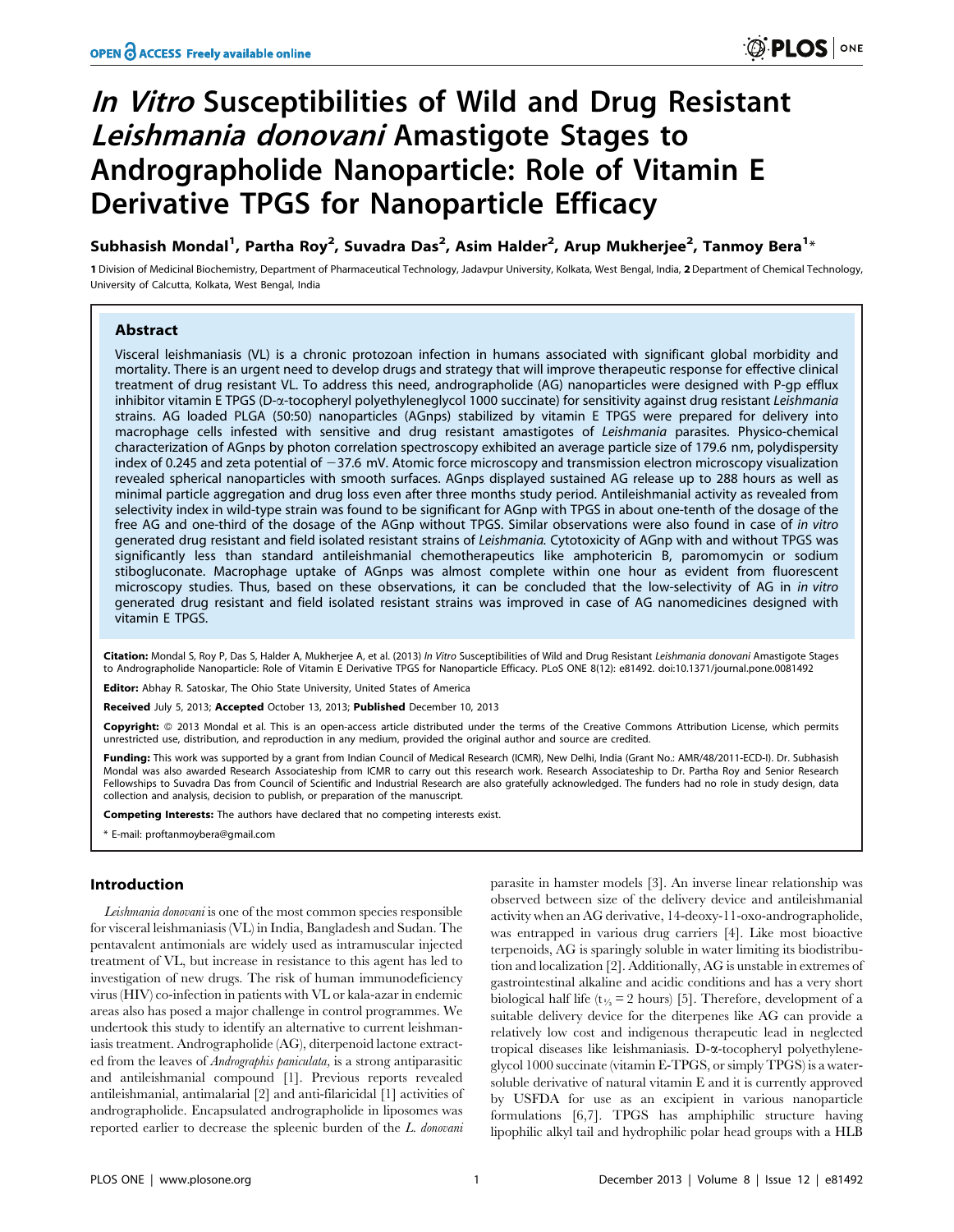value of 13.2 and a critical micelle concentration (CMC) of 0.02% w/w [6]. Vitamin E TPGS adds multiple advantages like extended half-life of the drug in plasma, enhancement of drug loading capacity (77 times higher than polyvinyl alcohol) and enhancement of cellular uptake of the drug [8,9]. Multiple resistance mechanisms have been described in resistant Leishmania species. Sb(V), a prodrug, have to be converted to Sb(III) in order to be active. Parasite specific thiol dependent reductase 1 (TDR1) and ACR2 enzymes were characterized in *Leishmania* and was shown to reduce  $\text{Sb}(V)$  to  $\text{Sb}(III)$ [10,11]. Alternatively, there is evidence that a number of thiols, including parasite-specific thiols such as trypanothione as well as macrophage-specific thiols such as glycylcysteine, can reduce Sb(V) to Sb(III) non-enzymatically [12]. Down regulation of TDR1, ACR2 and lower rate of thiol biosynthesis may lead to Sb(V) resistance. Resistant isolates compared to antimony sensitive showed enhanced expression of thiol metabolizing enzymes in varying degrees coupled with increased intracellular non-protein thiol content. Macrophages infected with resistant but not with sensitive strains showed up-regulation of the ATP Binding Cassette (ABC) transporter multidrug resistance protein 1 and permeability glycoprotein [13]. Multidrug resistance (MDR) is a major problem, limiting the treatment of leishmaniasis. Several molecular mechanisms have been proposed in the development of a drug resistant phenotype [14]. One of the most studied resistance mechanisms is the reduction of intracellular drug concentration by efflux proteins that pump drugs out of the cells before they reach the site of action. Many of these efflux proteins are the members of the ATP-binding cassette transmembrane protein super-family, including P-glycoprotein (P-gp) andMDR protein-1 (MRP-1). P-gp was first described and the best characterized to date [15]. P-gp uses ATP as energy to transport drugs and other xenobiotics from the intracellular to the extracellular compartments. The localization of P-gp in normal cells suggests that this transport has the physiological function of detoxification and excretion of xenobiotics [16]. Vitamin E TPGS is reported as a P-gp efflux inhibitor [17] and therefore, AG nanoparticles tuned with TPGS is expected to elicit pharmacological response in resistant leishmanial cells.

In our work, andrographolide-loaded PLGA nanoparticles (AGnps) using vitamin E TPGS was fabricated by solvent extraction or evaporation technique. AGnps were characterized by various state-of-the art techniques such as photon correlation spectroscopy (PCS) for particle size, size distribution and zeta potential measurements. Atomic force microscopy (AFM) was used for nanoparticle surface property measurement and high-performance liquid chromatography (HPLC) was used to measure the drug encapsulation efficiency (EE) and study the *in vitro* drug release kinetics. AGnps were further evaluated against wild-type and drug resistant amastigotes of AG83, and drug resistant GE1 amastigotes.

#### Materials and Methods

#### 1. Materials

Standard glass wears of Borosil® were used for experimental purposes. A 700 MW sonicator, model Vibra cell VCX 750 (Sonics, USA), homozinizer, model TH 02 (Omni International, USA), a precision balance 0.00001 g, Mettler Toledo AL54 (Mettler, USA), an ultracentrifuge, Himac CS120GHXL (HitachiKoki, Japan) were used in preparative processes. Chemical analyses were carried out by Waters dual pump HPLC model 515 (Waters, USA). Zetasizer Nano ZS (Malvern, UK), Atomic Force Microscope Nanoscope 3A (Veeco, England), FEI Tecnai TM Transmission Electron Microscopy (Netherland), FT-IR 670 Plus (Jasco, Japan) and fluorescence microscope (BX51, Olympus, USA) were used for most particle characterization and imaging experiments. All solvents used were of HPLC grade and of E. Merck or Spectrochem brand. Water used was of milipore grade, Elix 3 Century ZLXS5003Y, (Milipore, USA). PLGA (50:50, MW 40000–75000), PVA (89,000–98,000), Dialysis tubing D9652 (MW cut off 12,400), FITC (Fluorescein 5(6)-isothiocyanate), D-atocopheryl polyethylene glycol 1000 succinate (TPGS,  $C_{33}O_{5}H_{54}$  $(CH<sub>2</sub>CH<sub>2</sub>O)<sub>23</sub>$ , amphotericin B, paromomycin (PMM), medium 199, RPMI-1640 and fetal calf serum were purchased from Sigma Aldrich (USA). Andrographolide was purchased from Natural Remedies (Bangalore, India), while sodium stibogluconate (SSG) was a generous gift from Albert David Ltd. (Kolkata, India). GraphPad Prism 5.01 and Sigmaplot 6.0, (Zendal Scientific, USA) were used for the data analysis purposes.

#### 2. Ethics Statements

BALB/c mice of either sex, weighing 20–25 g and of approximately the same age were used for the study. The experimental protocols were approved by the Jadavpur University Animal Ethics Committee, and procedures followed were in accordance with the Committee's guidelines, with necessary



Figure 1. Particle size distribution of andrographolide TPGS nanoparticles. AGnp formulation showed a near perfect Gaussian size distribution. The particle size of AGnp preparations were measured in Photon Correlation Spectroscopy. doi:10.1371/journal.pone.0081492.g001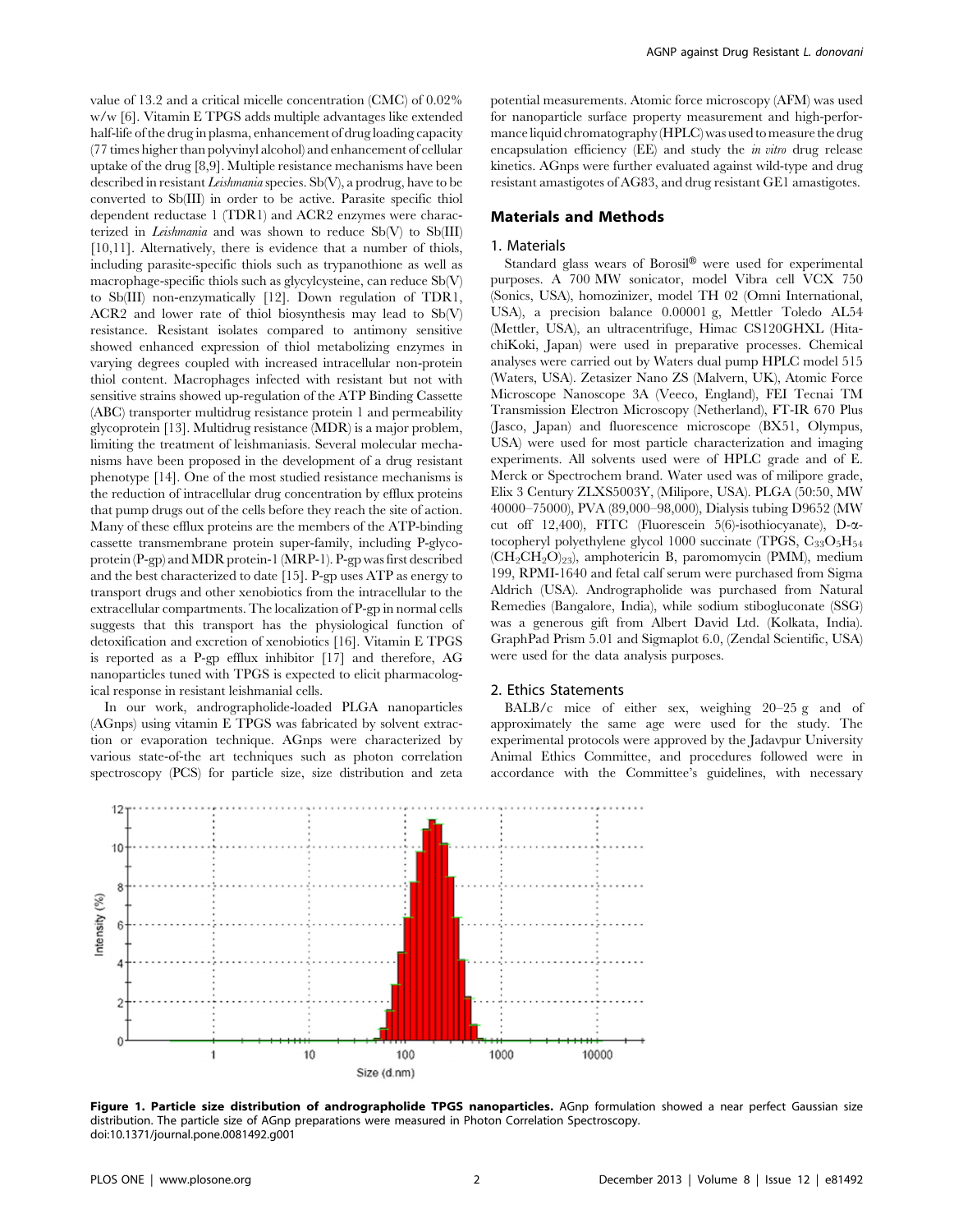| <b>Table 1.</b> Characterization of andrographolide nanoparticle preparations. |                     |                             |                              |  |  |  |  |  |
|--------------------------------------------------------------------------------|---------------------|-----------------------------|------------------------------|--|--|--|--|--|
| Particle size (nm)                                                             | Zeta Potential (mV) | <b>Polydispersity Index</b> | AG Entrapment Efficiency (%) |  |  |  |  |  |
| $179.6 \pm 12.6$                                                               | $-37.60 \pm 1.4$    | $0.245 \pm 0.01$            | $83.4 \pm 3.5$               |  |  |  |  |  |
| Results expressed as mean $\pm$ SD (n = 4).                                    |                     |                             |                              |  |  |  |  |  |

doi:10.1371/journal.pone.0081492.t001

humane care. Mice were housed in polypropylene cages and fed with a standard diet and water ad libitum. Mice were exposed to a normal day and night cycle.

#### 3. Preparation of Andrographolide Nanoparticles (AGnps)

AG nanoparticles were prepared by following an emulsion solvent evaporation technique. Briefly, 50 mg PLGA and 2.5 mg of AG were dissolved in 3 ml of chloroform. This phase was emulsified by sonication for 1 minute in  $0.04\%$  (w/v) of aqueous TPGS solution at 20 KHz. Resultant O/W emulsion was homogenized for 20 minutes at 20,000 r.p.m. under external cooling in ice water. The solvent evaporation was continued for 12 hours over a magnetic stirrer at room temperature. The nanoparticles (AGnps) formed were harvested by ultracentrifugation at 30,000 r.p.m. for 25 minutes at  $4^{\circ}$ C. AGnps were washed with water, recentrifuged and preserved in vacuum desiccators at  $4^{\circ}$ C until further evaluations. AG nanoparticles without TPGS were prepared by following the similar technique using macromolecular stabilizer PVA [18]. Fluorescent PLGA nanoparticles (FAGnp) were prepared in a similar fashion where flurophore FITC in same quantity replaced AG.

## 4. Particle Size and Polydispersity Measurements

The particle size of AGnp preparations was measured in Photon Correlation Spectroscopy (PCS), (Zetasizer nano ZS, Malvern Instrument Limited, UK) with a 4 mw He–Ne laser beam of wavelength 633 nm and at a back scattering angle of  $173^\circ$  using NIBS technology.

#### 5. Zeta Potential Measurement

Zeta potential of the AGnp preparations was determined using zeta potential PCS cuvettes in Zetasizer nano ZS (Zetasizer nano ZS, Malvern Instrument Limited, UK) based on electrophoretic mobility under an applied electrical field.

# 6. Atomic Force Microscopy and Transmission Electron Microscopy

AGnp suspensions  $(100 \mu l)$  in water were deposited onto fused mica substrates by dropcast method. The particles were visualized in AFM (Veeco Nanoscope IIIa, England) in tapping mode using RTESP tip with 267–328 kHz resonance frequency at a scan speed of 1.2 Hz. The morphology of nanoparticles was examined by the conventional negative staining method with FEI Tecnai TM Transmission Electron Microscopy (Netherland) which was operated with an acceleration voltage of 80 kV. One drop of nanoparticle was placed over the carbon-coated copper grids and then these grids were washed with distilled water. Then staining was performed with uranil acetate solution. Sample was air-dried before observation.

# 7. AG Encapsulation Efficiency Study

Estimation of AG in all cases was carried out by a reverse phase HPLC system. The mobile phase was acetonitrile  $(0.1\% \text{ v/v})$  and phosphoric acid in water (40:60 v/v) at a flow rate of 1 ml/min. The analysis was carried out by using  $250\times4.6$  mm C<sub>18</sub> column (Supelco, USA) and a PDA detector (2996, Waters, USA). A peak area (y) vs concentration (x) graph for AG was first prepared,  $y = 30145x + 68911$ ,  $R^2 = 0.9930$ , retention time was 4.5 min. This was used to detect AG concentrations throughout. Mass of AG in solution before and after nanoparticulation in supernatant was determined by HPLC experiments for calculation of entrapment efficiencies [18].



Figure 2. AFM study of AGnps. (A), 2D surface topography; (B), 3D particle distribution. The images revealed that prepared nanoparticles had regular spherical shapes with smooth surfaces in the zone of observation and equipment resolution. No apparent aggregation of nanoparticles was detected.

doi:10.1371/journal.pone.0081492.g002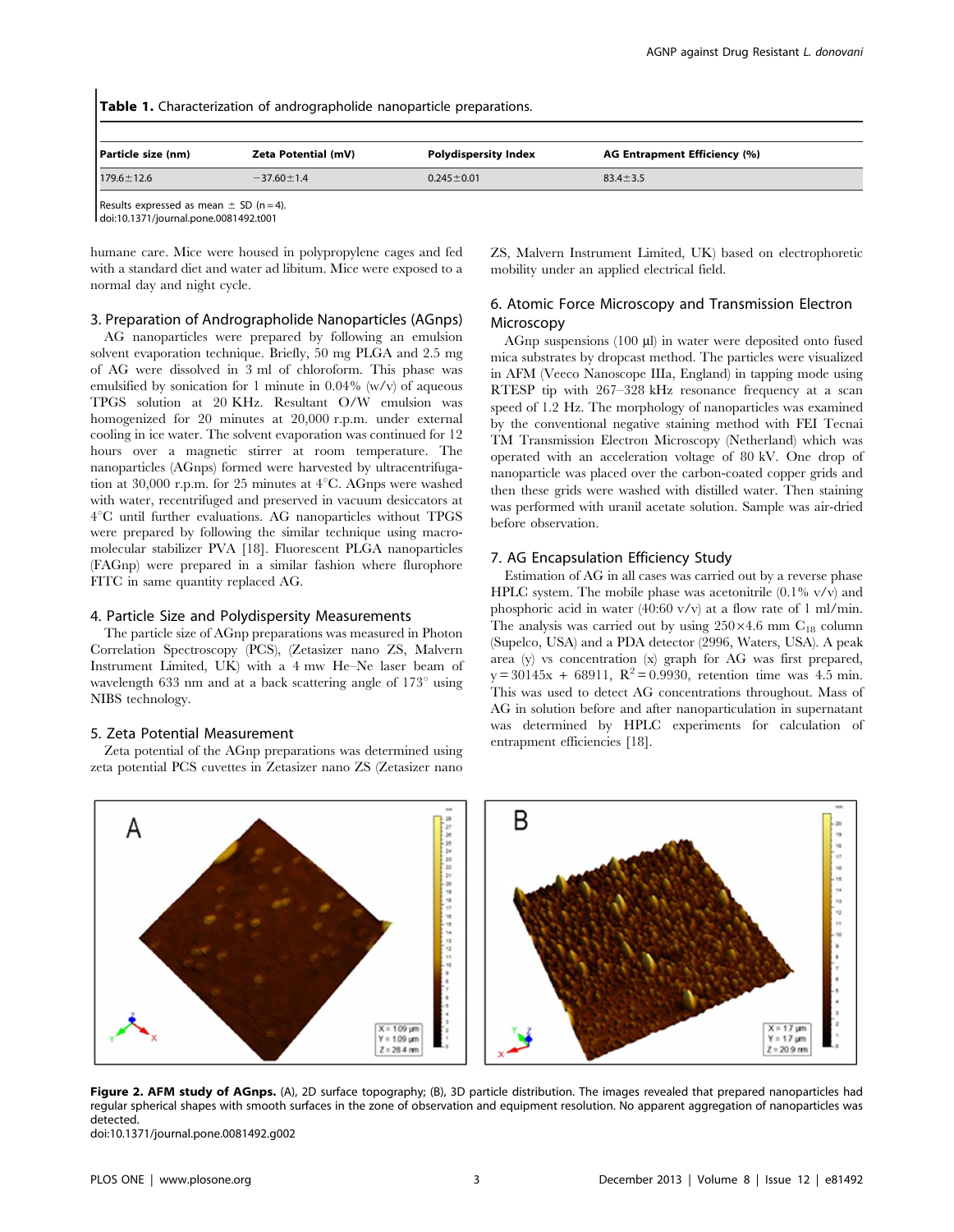

Figure 3. TEM micrograph of AGnps with TPGS obtained from the emulsion solvent evaporation method. One drop of nanoparticle was placed over the carbon-coated copper grids. Sample loaded copper grids were washed with distilled water. Then staining was performed with uranil acetate solution and sample was air-dried before observation. Magnifications: 30,000 X and acceleration voltage: 80 kV.

doi:10.1371/journal.pone.0081492.g003

AG entrapment  $(\% )$  =

 $\left(\frac{\text{Mass of AG originally taken}-\text{Mass of AG in supernatant}}{\text{Mass of AG originally taken}}\right)$ 

 $\times$  100

## 8. In vitro AG Release Study

AGnp equivalent to 2 mg of AG load was dispersed in 1 ml of phosphate buffer (100 mM, pH 7.4) and the dispersion was carefully transferred into a dialysis bag. The dialysis bags were placed in glass vials containing 10 ml of phosphate buffer and maintained at  $37^{\circ}$ C in a shaker bath. At predetermined time intervals, the release medium in vials was taken out and replaced with fresh buffer medium. The amount of AG released for timed sample was estimated by HPLC. Standard curve plot was used for analysis with necessary corrections for the dilution factors. The in vitro release and kinetics of the AGnp preparation were studied in the same way. In order to understand the drug release mechanism, the release data was fitted to Higuichi and Korsemeyer-Peppas model. The release exponent n and K value were calculated using sigma plot 6.0 software.

# 9. Storage Stability Study

Triplicate samples of nanoparticles were sealed in amber colored glass vials under nitrogen atmosphere and were stored in the refrigerator  $(4\pm0.5\textdegree C)$  for three months. Aliquots were withdrawn at the end of the 1st, 2nd and 3rd month, dispersed in phosphate buffer (100 mM, pH 7.4) for the determination of particle size, polydispersity and zeta potential. AG entrapment in nanoparticles at the end of each month was analyzed by HPLC [19].

# 10. Assay of Nanoparticle Cellular Uptake

In order to study nanoparticles uptake in macrophage cells, the desired cell concentration  $(4 \times 10^5 \text{ cells/well})$  was seeded with FAGnp (0.5 mg/ml) and incubated in  $CO<sub>2</sub>$  incubator at 37 $\degree$ C for 15, 30 and 60 minutes time intervals. Samples were withdrawn after these time intervals and observed in FITC channel under fluorescence microscope.



Figure 4. In vitro release profile of AGnp preparation. Results expressed as mean  $\pm$  S.D. (n = 3). The time dependent in vitro release of AG was studied and the average percentage cumulative release over time was plotted. The release responses for AGnp preparation was biphasic in nature. A rapid release of AG occurred up to 96 hours followed by a sustained release over a period of 288 hours. The release however, was steady in later hours which continued for a prolonged period of 288 hours. doi:10.1371/journal.pone.0081492.g004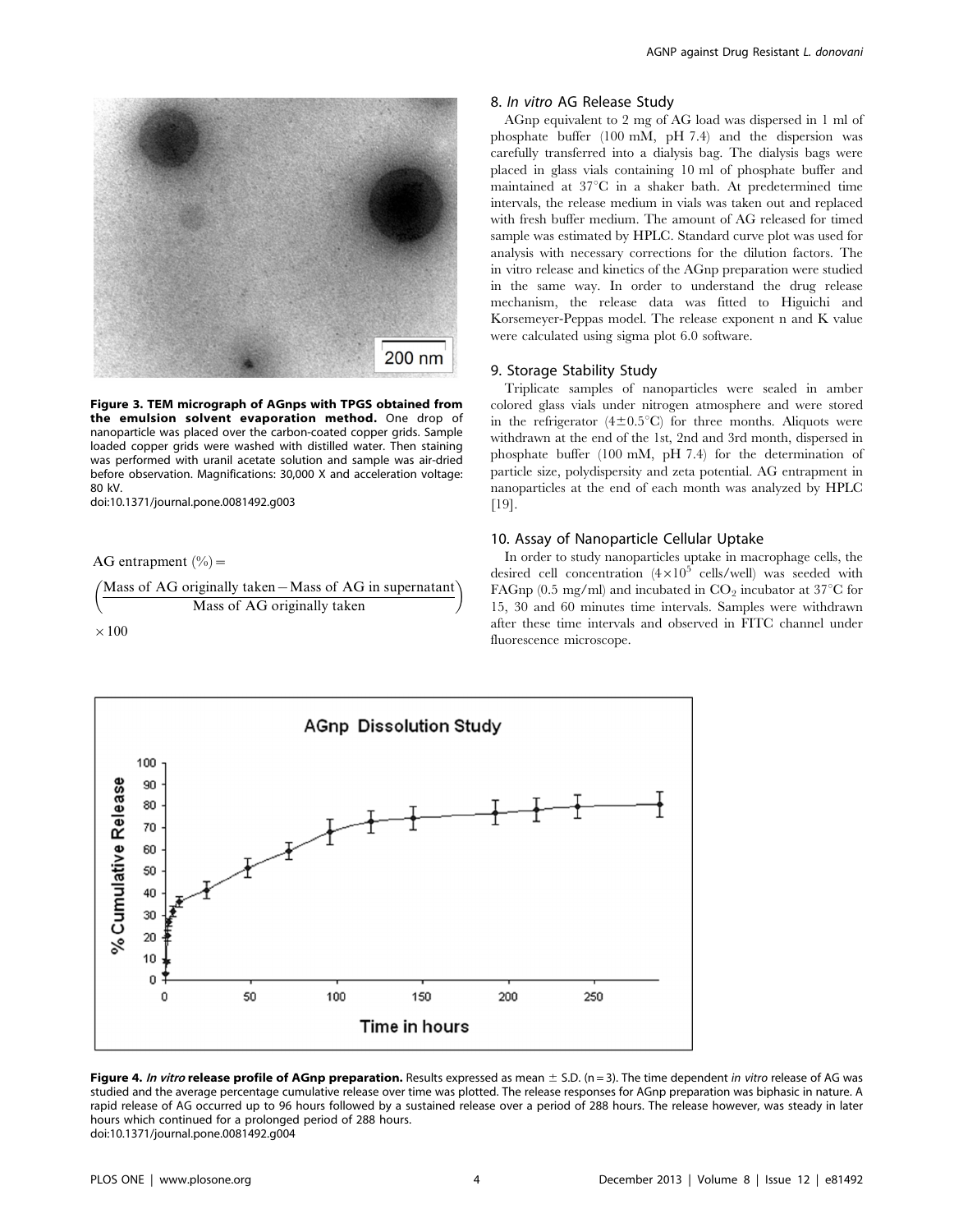

Figure 5. AFM study of AGnps after 192 hours of AG release. AFM studies were carried out separately on particles sampled after 192 hours of dissolution. AGnps sampled after 600 hours of release showed a distinct itching on polymeric nanoparticle surface. This fact clearly indicated that, in later part of dissolution study, nanoparticle surface erosion associated with in vitro drug release took place. doi:10.1371/journal.pone.0081492.g005

#### 11. Parasites and Culture Conditions

Promastigotes of Leishmania donovani clones, AG83 (MHOM/IN/ 83/AG83) and GE1 (MHOM/IN/80/GE1F8R) were VL isolates obtained as a gift from Indian Institute of Chemical Biology, Council of Scientific and Industrial Research, Kolkata, India. Antimony-sensitive strain, AG83 and antimony-resistant isolate, GE1 were characterized earlier [20–24]. AG83 is used to consider as reference standard strain of L. donovani in India. Parasites were routinely grown as promastigotes in medium 199 supplemented with 10% heat–inactivated fetal calf serum (FCS) at  $24^{\circ}$ C.

# 12. Resistance Selection to Sodium Stibogluconate and Paromomycin on Promastigotes and their Transformation into Drug Resistant Amastigotes

The wild-type AG83 and resistant field isolate GE1 promastigote cells were cultured in medium 199 (with supplements), in the presence of drug concentration corresponding to the 50% inhibitory concentration  $(IC_{50})$  of the strain. The cultures were stabilized for three subcultures before increasing the drug concentration. Drug concentration was increased in such a way that the cell population was decreased approximately 20% for each batch. Finally when 90% cell population of the initial count was reduced, the phenotype so generated was plated on medium



Figure 6. Stability study of andrographolide nanoparticles. (A), Particle size stability study. (B), Drug load stability study. Stability data for AG nanoparticles designed with TPGS stored under refrigeration ( $4\pm0.5^{\circ}$ C) for a period of three months. During this period AGnps were stable. However, minute AG leaching (nearly 1%) from the nanoparticle preparation was observed after three months. doi:10.1371/journal.pone.0081492.g006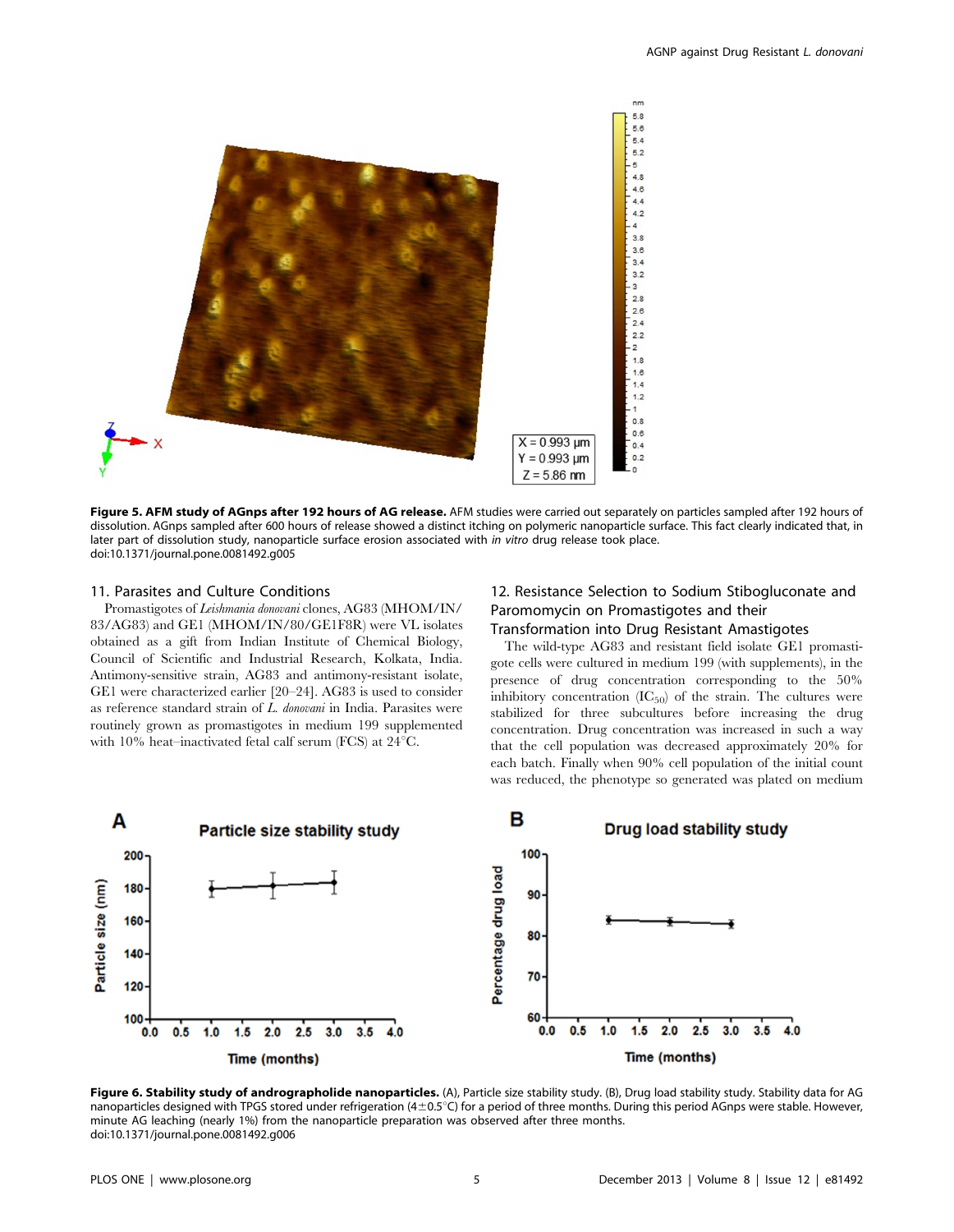

Figure 7. Andrographolide nanoparticles uptake in macrophage cells. Fluorescence image. FITC-loaded PLGA nanoparticles (FAGnps) were used to study the cellular uptake of AGnps in peritoneal macrophage cells as the amastigote cells reside within the phagolysosomes of macrophages.  $4\times10^5$  macrophage cells/well in three bathes were seeded with FAGnps (0.5 mg/ml) and incubated in CO<sub>2</sub> incubator at 37°C, for (I), 15 minutes; (II), 30 minutes; and (III), 60 minutes. Samples were withdrawn after these time intervals and observed in FITC channel under fluorescence microscope. The prepared nanoparticles showed considerable cellular internalization within 1 hour of incubation and insignificant internalization within 15 minutes period. Cellular internalization of FAGnps only took place in living cells. This figure represented time dependent uptake of FAGnps. doi:10.1371/journal.pone.0081492.g007

199 agar plates in the presence of same drug concentration, and a single colony was picked for culture in medium 199 liquid media at the same drug concentration [25,26]. Sodium stibogluconate and paromomycin resistant phenotype clones were designated as AG83-R. Stability of resistance was checked at four, eight and sixteen weeks after removal from drug pressure. Preliminary evidence for the generation of drug resistant Leishmania donovani cells had already been published [27].

#### 13. Generation of Axenic Amastigotes

Leishmania donovani amastigote forms were grown and maintained as described by Debrabant et al. [28]. Axenically grown amastigotes of L. donovani were maintained at  $37^{\circ}$ C in 5% CO2/ air by weekly sub-passages in MMA/20 at pH 5.5 in petri dishes [29]. Under these conditions, promastigotes differentiated to amastigotes within 120 hours. Cultures were maintained by 1:3 dilutions once in a week.

#### 14. Cross–resistance and Sensitivity Studies

Cross-resistances of sodium stibogluconate (SSG) resistant AG83 to paromomycin (PMM), and paromomycin resistant AG83 to sodium stibogluconate were determined by measuring the 50% inhibitory concentration  $(IC_{50})$  by cell counting method using hemocytometer. Similarly, sensitivity  $(IC_{50})$  of SSG to SSG resistant AG83, sensitivity of PMM to PMM resistant AG83 and IC<sub>50</sub>s of SSG and PMM to GE1 strain were determined by cell counting. To measure the  $IC_{50}$  values, the parasites were seeded into 96-well plates at a density of  $1\times10^4$  promastigotes/well or  $1\times10^5$  amastigotes/well in 200 µl medium containing 10 µl of different drugs. Parasite multiplications in treated plates were compared to that of untreated control (100% growth). After 72 hours of incubation, cell count was taken microscopically. The results were expressed as the percentage of reduction in the parasite number compared to that in untreated control wells, and



Figure 8. Characterization of resistance index (RI) in axenic L. donovani amastigotes and selectivity index (SI) in cellular L. donovani amastigotes. Panel A : Nature of resistance indexes (RIs) of amphotericin B, SSG, PMM, AG, AGnp with TPGS and AGnp without TPGS in axenic amastigites of SSG resistant, PMM resistant and field isolate L. donovani. RI is defined as given in Table 2. Panel B : Nature of selectivity indexes (SIs) of amphotericin B, SSG, PMM, AG, AGnp with TPGS and AGnp without TPGS in cellular amastigotes of wild-type, SSG resistant, PMM resistant and field isolate L. donovani. SI is defined as  $CC_{50}/IC_{50}$ . doi:10.1371/journal.pone.0081492.g008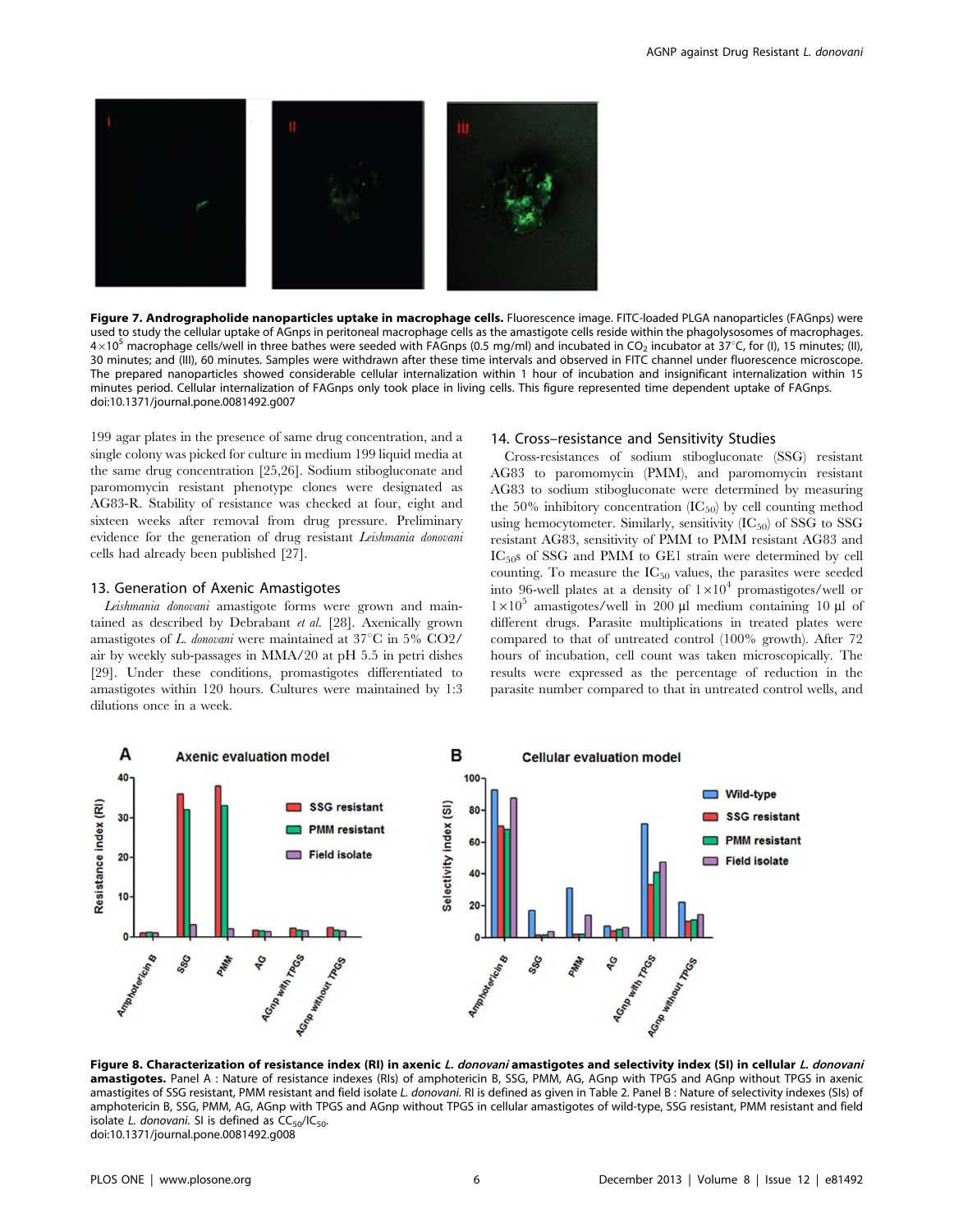Table 2. Drug sensitivity profile against Leishmania donovani wild-type, drug resistant and field isolated axenic amastigote cell lines.

| Drug                  | $IC_{50}$ (mean $\pm$ SD, n = 4) $\mu$ M <sup>a</sup> |                                    |                 |                                   |                 |                             |                |  |  |
|-----------------------|-------------------------------------------------------|------------------------------------|-----------------|-----------------------------------|-----------------|-----------------------------|----------------|--|--|
|                       | <b>Axenic AG83 evaluation model</b>                   | <b>Axenic GE1 evaluation model</b> |                 |                                   |                 |                             |                |  |  |
|                       | Wild-type                                             | SSG resistant <sup>b</sup>         | RI <sup>c</sup> | <b>PMM</b> resistant <sup>b</sup> | RI <sup>c</sup> | <b>Field isolate</b>        | $RI^d$         |  |  |
| Amphotericin B        | $0.2 \pm 0.05$ <sup>f</sup>                           | $0.21 \pm 0.05$ <sup>f</sup>       | 1.0             | $0.23 \pm 0.05$ <sup>f</sup>      | 1.1             | $0.2 \pm 0.05$ <sup>f</sup> |                |  |  |
| SSG(SbV) <sup>e</sup> | $3.6 \pm 0.40$                                        | $130 + 20$                         | 36              | $115 \pm 16$                      | 32              | $11 \pm 1.8$                | 3              |  |  |
| <b>PMM</b>            | $10 \pm 2^{f}$                                        | $380 \pm 40^{f}$                   | 38              | $330 \pm 30^{\dagger}$            | 33              | $23 \pm 3.6^9$              | $\overline{2}$ |  |  |
| <b>AG</b>             | $160 \pm 25$ <sup>f</sup>                             | $265 \pm 38^{f}$                   | 1.7             | $225 \pm 30^{f}$                  | 1.4             | $200 \pm 21$ <sup>t</sup>   | 1.3            |  |  |
| AGnp with TPGS        | $36 \pm 4^{f}$                                        | $75 + 8^{9}$                       | 2.1             | $56 + 5^{f}$                      | 1.6             | $50 \pm 7^f$                | 1.4            |  |  |
| AGnp without TPGS     | $64 + 8^{t}$                                          | $157 + 169$                        | 2.4             | $112 \pm 10^{h}$                  | 1.7             | $90 \pm 10^{1}$             | 1.4            |  |  |

<sup>a</sup>Assays are described in Materials and Methods.

<sup>9</sup>SSG and PMM resistant strains were generated in vitro as given in Materials and Methods. <sup>D</sup>SSG and PMM resistant strains were generated *in vitro* as given in Materials and Methods.<br><sup>cp</sup>L Resistance Index was IC – of AG83 phenotyne generated at maximum drug pressure/IC

 ${}^{\mathsf{c}}$ RI, Resistance Index was IC<sub>50</sub> of AG83 phenotype generated at maximum drug pressure/IC<sub>50</sub> of wild-type.<br><sup>dp</sup>. Besistance Index was IC<sub>50</sub> of field iselate/IC<sub>50</sub> of wild type.

 $R$ <sup>d</sup>RI, Resistance Index was IC<sub>50</sub> of field isolate/IC<sub>50</sub> of wild-type.

 $eV$ alues for antimonial agents are in µg Sb/ml.

 $p$ ,  $\approx$  0.001, significant difference compared with SSG.

 $9p<$ 0.5, no significant difference compared with SSG.

 $h$ p $>$ 0.5, no significant difference compared with SSG.

doi:10.1371/journal.pone.0081492.t002

the  $IC_{50}$  value was calculated by linear regression analysis (MINITAB V.13.1, PA) or linear interpolation [30].

#### 15. Amastigotes in Macrophage Drug Susceptibility Assay

BALB/c mice were injected intraperitonealy with 1.5 ml of 3% thioglycolate medium. After 96 hours, the peritoneal macrophages were harvested by peritoneal lavage using cold RPMI-1640 medium. Cells were counted, centrifuged and re-suspended at a concentration of  $4\times10^5$ /ml in RPMI-1640 medium without supplements. Sterile round glass cover slips (12 mm) were placed in each well of 24-well culture plates. Macrophages were pipetted at a volume of 500 µl/well and allowed to attach for 2 hours at  $37^{\circ}$ C in 5% CO<sub>2</sub>. After 2 hours, the medium was removed from the wells and replaced with 500  $\mu$ l of warm (37°C) RPMI-1640 medium supplemented with 10% FCS, 20 mM L-glutamate, 16 mM NaHCO3, penicillin (50 U/ml) and streptomycin (50 mg/ ml). At the following day, a suspension of  $4\times10^6$  amastigotes in RPMI-1640 was added in a 500 µl volume to each well (for a macrophage/parasite ratio of 1:10). The plates were incubated for 4 hours at 37 $\mathrm{^{\circ}C}$  in 5%  $\mathrm{CO}_{2}$  and the medium was aspirated to remove free parasites. Fresh 1 ml RPMI-1640 with or without drugs or nanoparticles at the appropriate concentration was added in triplicate wells. Plates were incubated for 72 hours at  $37^{\circ}$ C in  $5\%$   $CO<sub>2</sub>$ . The medium was aspirated and the cover slips were

Table 3. Drug sensitivity profile against Leishmania donovani wild-type, drug resistant and field isolated intracellular amastigote cell lines.

| Drug                           | $IC_{50}$ (mean $\pm$ SD for atleast 4 replicates) $\mu$ M <sup>a</sup> |      |                               |                 |            |                                      |                 |                 |                                      |        |      |                                                               |
|--------------------------------|-------------------------------------------------------------------------|------|-------------------------------|-----------------|------------|--------------------------------------|-----------------|-----------------|--------------------------------------|--------|------|---------------------------------------------------------------|
|                                | <b>Cellular AG83 evaluation model</b>                                   |      |                               |                 |            |                                      |                 |                 | <b>Cellular GE1 evaluation model</b> |        |      |                                                               |
|                                | Wild-type SI <sup>f</sup>                                               |      | SSG<br>resistant <sup>b</sup> | RI <sup>c</sup> | <b>SIf</b> | <b>PMM</b><br>resistant <sup>b</sup> | RI <sub>c</sub> | SI <sup>f</sup> | Field<br>isolate                     | $RI^d$ | 'sıf | Cytotoxicity<br>$CC_{50}$ ( $\mu$ M)<br>(Macrophage<br>cells) |
| Amphotericin B                 | $0.15 \pm 0.05$ <sup>9</sup>                                            | 93   | $0.2 \pm 0.05$ <sup>g</sup>   | 1.3             | 70         | $0.20 \pm 0.05$ <sup>g</sup>         | 1.3             | 68              | $0.16 \pm 0.05$ <sup>g</sup>         | 1.06   | 87.5 | $14 \pm 2.1^{\rm h}$                                          |
| SSG(SbV) <sup>e</sup>          | $1.6 \pm 0.20$                                                          | 17   | $18.1 \pm 3^{9}$              | 11.2            | 1.5        | $17.3 \pm 2.60$                      | 10.8            | 1.6             | $7.7 \pm 0.65$                       | 4.8    | 3.5  | $27 + 3.9$                                                    |
| <b>PMM</b>                     | $8 + 2^{9}$                                                             | 31   | $125 \pm 15^{9}$              | 15.6            | 2          | $115 \pm 13^{9}$                     | 14.4            | 2.1             | $18 + 3^{9}$                         | 2.2    | 13.8 | $248 \pm 32^{9}$                                              |
| l AG                           | $141 \pm 20^{9}$                                                        | 7.1  | $230 \pm 25$ <sup>9</sup>     | 1.6             | 4.3        | $200 \pm 30^9$                       | 1.4             | 5               | $165 \pm 27$ <sup>9</sup>            | 1.2    | 6.1  | $1000 \pm 160$ <sup>g</sup>                                   |
| AGnp with TPGS                 | $28 + 2^9$                                                              | 71.4 | $60 + 9^9$                    | 2.1             | 33.3       | $49 + 6^{9}$                         | 1.8             | 40.8            | $42 \pm 5^9$                         | 1.5    | 47.6 | $2000 \pm 300$ <sup>g</sup>                                   |
| AGnp without TPGS $54 \pm 5^9$ |                                                                         | 22.2 | $120 \pm 10^{9}$              | 2.2             | 10         | $107 + 8^{9}$                        | $\overline{2}$  | 11.2            | $83 + 9^9$                           | 1.5    | 14.4 | $1200 \pm 220$ <sup>g</sup>                                   |

<sup>a</sup>Assays are described in Materials and Methods.

bSSG and PMM resistant strains were generated *in vitro* as given in Materials and Methods.<br>SPL Besistance Index was IC of AG83 phenotune generated at maximum drug pressure/IG

 $CRI$ , Resistance Index was IC<sub>50</sub> of AG83 phenotype generated at maximum drug pressure/IC<sub>50</sub> of wild-type.

<sup>d</sup>RI, Resistance Index was IC<sub>50</sub> of field isolate/IC<sub>50</sub> of wild-type.

 $eV$ alues for antimonial agents are in  $\mu$ g Sb/ml.

<sup>f</sup>SI, Selectivity Index was  $CC_{50}/IC_{50}$ .

 $9p<$ 0.001, significant difference compared with SSG.

 $_{\text{p}}$   $<$  0.5, no significant difference compared with SSG.

doi:10.1371/journal.pone.0081492.t003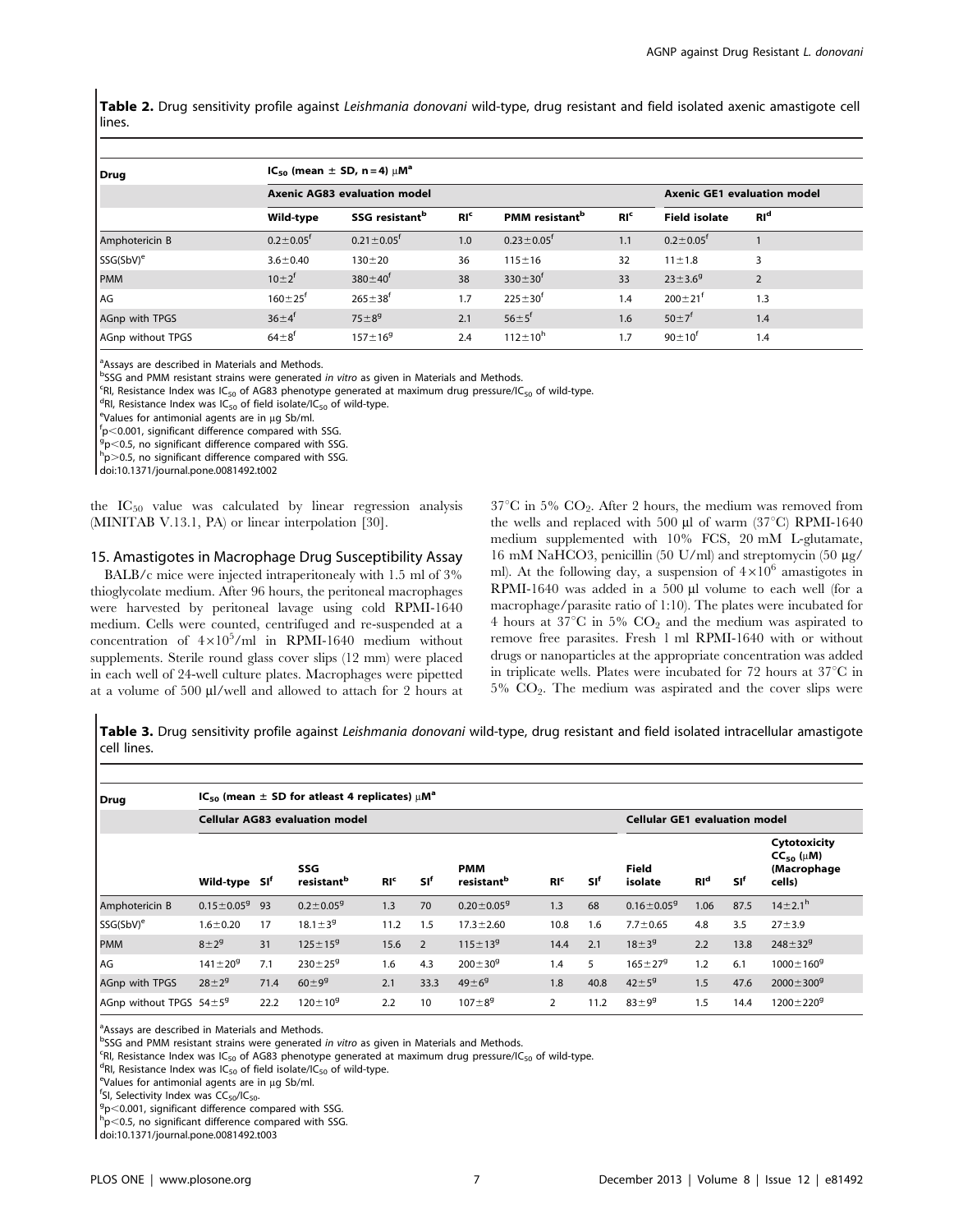removed and then methanol fixed and air dried. After staining with Giemsa, 100 cells on the glass disks were counted. Three independent experiments in triplicate for each concentration were performed for efficacy of drugs or nanoparticles. Results were presented as the ratio between the infection proportions of treated and untreated macrophage cultures.

# 16. Cytotoxicity Assay and Selectivity Index

Macrophages cells were cultured in RPMI-1640 medium supplemented with 10% FCS, 20 mM L-glutamate, 16 mM NaHCO3, penicillin  $(50 \text{ U/ml})$  and streptomycin  $(50 \text{ µg/ml})$ . The assay was performed in 96-well tissue culture plates in the presence of standard counts of macrophages. The wells were seeded with test solutions and the viable macrophages were counted microscopically.

A key part of drug discovery and development is the characterization and optimization of the safety and efficacy of drug candidates and to identify those that have an appropriately balanced safety efficacy profile for a given indication. The selectivity index (SI) which is typically considered as the highest exposure to the drug that results in no toxicity to the exposure that produces the desired efficacy – is an important parameter in efforts to achieve this balance. In the present study, the degree of selectivity of the drug or its formulation is expressed as  $SI = CC_{50}$ of a drug or its formulation in a macrophage cell line/ $IC_{50}$  of the same drug or its formulation, where  $CC_{50}$  is the concentration required to kill 50% of the host cell population and  $IC_{50}$  is the concentration required to kill 50% of the parasites inside the host cell. When the SI value is  $\geq 10$ , that drug or formulation presents promising activity, that is higher than its cytotoxicity [31].

# 17. Statistical Analysis

Experimental results were expressed as mean  $\pm$  standard deviation. Student's t test was used to calculate the statistical difference of mean values. Differences were considered significant at a level when  $p<0.01$ .

#### Results

Limited solubility window of AG was a major constraint in the preformulation stages of nanoparticle preparation. Chloroform was used as a solvent for both AG and PLGA during optimization experiments in particle size and drug loading experiments. Nanoparticles were prepared by emulsion solvent evaporation technique using both sonication and homogenization. These two processes when combined produced gaussian size distribution and relatively small particle size than other experiments, where only homogenization step was used [32]. PLGA nanoparticle preparations in a sequential application of sonication and homogenization provided a better control for particle sizing as well as drug entrapment. In our work, vitamin E TPGS was chosen as a stabilizer over PVA as used earlier [18] because of some specific advantages. Vitamin E TPGS has a hydrophilic domain comprising of PEG and a lipophilic domain of tocopherol succinate, thereby making it plausible for use as a surface active agent. Ease of removal of residual TPGS from the nanoparticle surface by washing had given it a definite edge over PVA stabilized nanoparticles where residual polyvinyl pyrrolidone affected the purification of the final product [33]. Furthermore, TPGS behaves as a component of the matrix material and enhances the control release property of the nanoparticles when combined with hydrophobic polymer PLGA [34]. The sole aim of this work was to prepare functional AG nanoparticles to be active against resistant Leishmania strains and to apply vitamin E TPGS as P-gp efflux inhibitor for the present purpose.

# 1. Characterization of AGnps and Drug Encapsulation Efficiency

The physico-chemical characteristics of the formulated nanoparticles such as particle size and size distribution, zeta potential and drug encapsulation efficiency were summarized in Table 1. The nanoparticles exhibited average particle size of 179.6 nm and polydispersity index (PDI) of 0.245. Size and size distribution of the drug-loaded nanoparticles are crucial parameters in the design of the particulate drug delivery system since they are main factors in determining the drug release kinetics and cellular uptake efficiency of the nanoparticles [35]. AGnp formulation showed a near perfect Gaussian size distribution (Figure 1). Zeta potential of the formulated AGnps was found to be strongly influenced by the emulsifier used in preparation of the nanoparticles. TPGS emulsified nanoparticles exhibited negative surface charge  $(-37.60 \text{ mV})$  indicating more stable dispersion of nanoparticles. Drug encapsulation efficiency plays a key role in nanoparticle formulations and is directly related to the pharmacodynamic response of the drug. The encapsulation efficiency of AG in PLGA TPGS nanoparticles was found to be 83%.

# 2. AFM Surface Topography and TEM Micrograph

AFM was extensively used to understand the particle surface morphology of AGnps (Figure 2). The images revealed that prepared nanoparticles had regular spherical shape with smooth surface in the zone of observation and equipment resolution. No apparent aggregation of nanoparticles was detected. Figure 3 showed the TEM image of AGnps with TPGS. It was observed that the particle had a spherical morphology with size smaller than 200 nm.

# 3. Characterization of in vitro Drug Release and Release Kinetics

The time dependent in vitro release of AG was studied and the average percentage cumulative release over time was plotted in Figure 4. The release response for AGnp preparation was biphasic in nature. A rapid release of AG occurred up to 96 hours followed by a sustained release over a period of 288 hours. The initial burst release was indicative of some nanoparticle surface adsorbed AG molecules. The release however, was steady in later hours which continued for a prolonged period of 288 hours.

Korsemeyer-Peppas (Equation I) [36] and Higuichi model was used to understand the release mechanism of nanoparticulate delivery devices.

$$
M_t/M_a = Kt^n \tag{1}
$$

Where,  $M_t$ , mass released at time point 't';  $M_\alpha$ , total mass load; n, the release exponent and  $K$  is the constant accommodating the structural and geometric features.

The drug release data when fitted into Higuichi model produced a  $\mathbb{R}^2$  value of 0.9236 which indicated improper fit or the release profile was not purely diffusion controlled. This hypothesis was further confirmed by fitting release data into Korsemeyer-Peppas model. The value of release exponents recorded was  $n = 0.35$  and  $K = 0.137$  indicating that the release mechanism was not a simple Fickian diffusion [37] through the polymer matrix. This happens when mass release associated with slow polymer surface erosion or a bulk mass penetration takes place. AFM studies were carried out separately on particles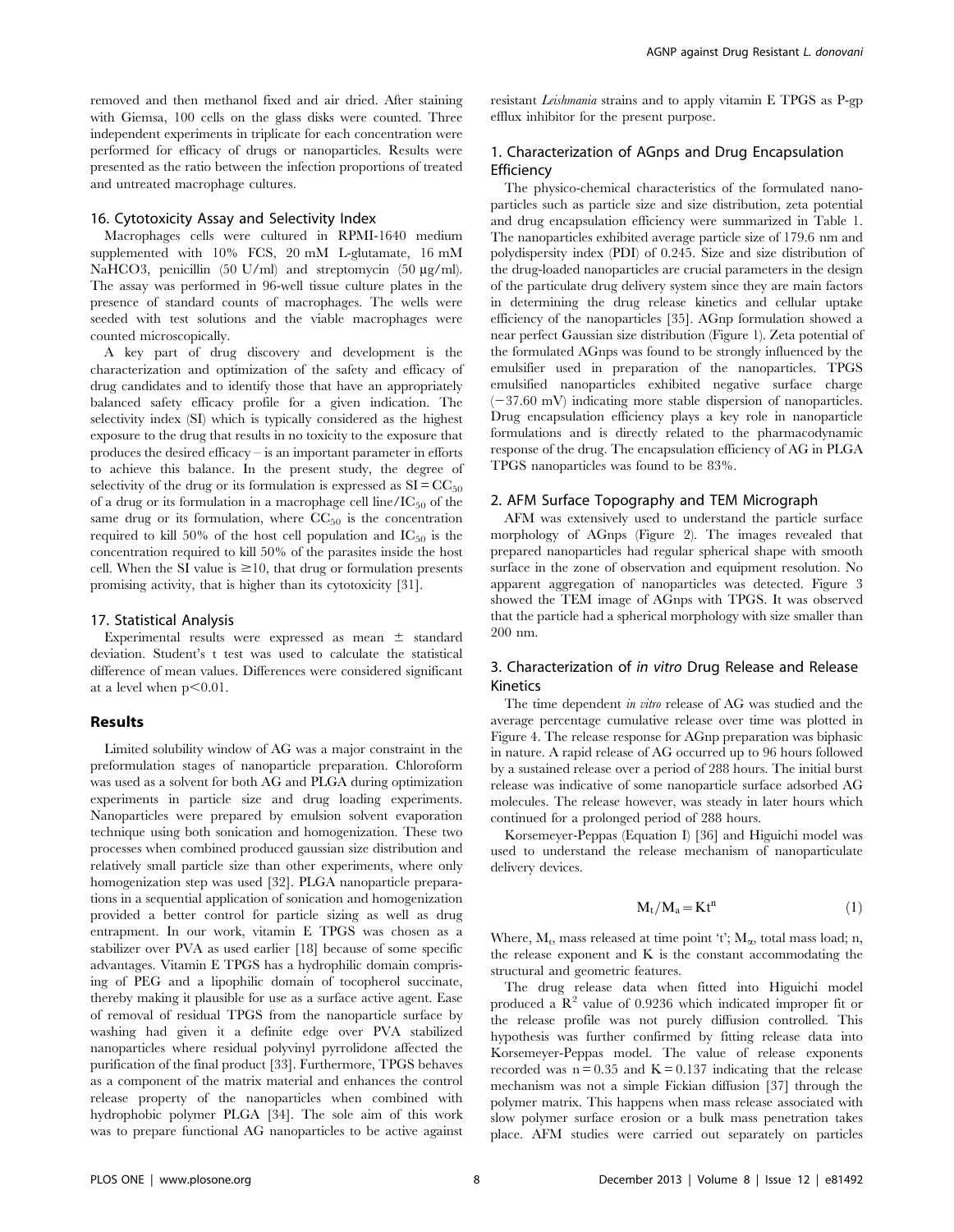sampled after 192 hours of dissolution. AGnps sampled after 600 hours of release showed a distinct itching on polymeric nanoparticle surface (Figure 5). This fact clearly indicated that nanoparticle surface erosion associated with *in vitro* drug release took place in the later part of dissolution study.

# 4. Nanoparticle Stability Profile

Stability data for AG nanoparticles designed with TPGS, stored under refrigeration for three months period were represented in Figure 6. TPGS has 77 times higher emulsification efficiency compared to PVA [6] which prevented particle coalescence during the study period. However, minute AG leaching (nearly 1%) from the nanoparticle preparation was observed after three months. This factor might have resulted in slight positive shift of zeta potential from  $-37.6$  mV to  $-36.2$  mV for AG nanoparticles. Similar shift in zeta potential was also observed in case of pluronic stabilized AG nanoparticles reported earlier by our group [19].

#### 5. Cellular Uptake of AGnps

A separate set of experiments with FITC-loaded PLGA nanoparticles was used to study the cellular uptake of AGnps in peritoneal macrophage cells. The prepared nanoparticles showed considerable cellular internalization within 1 hour of incubation (Figure 7), and insignificant internalization within 15 minutes period. Cellular internalization of FAGnps only took place in living cells. The figure represented time dependent uptake of FAGnps.

#### 6. SSG and PMM Resistance Selections on Promastigotes

Selection process by stepwise drug pressure increase for AG83- R phenotype was found to be limiting at  $34 \mu g \text{Sb}(V)/m$  for SSG and  $165 \mu M$  for PMM when  $90\%$  of total cell population subjected to death was observed in comparison to untreated cells. When growth rates of finally selected cell lines proved to be fully comparable to that of the parent non-selected strains, promastigotes were transformed to amastigotes and comparison of the  $IC_{50}$ values between the parent and the resistance-selected phenotypes revealed large differences, being about 32 to 36 fold SSG resistance for AG83-R. Similarly, AG83-R showed 33 to 38 fold PMM resistance. Field isolate GE1 showed three-fold SSG resistance and two-fold PMM resistance (Table 2, Figure 8). Strikingly, AG showed very low and identical resistance index (RI) values in wild-type and resistant cell lines. When AG was encapsulated in nanoparticles, RI values were remained very low, irrespective of cell types (wild-type or resistant).

# 7. In vitro Susceptibilities of AG Nanoparticles on AG83, AG83–R and GE1 Cellular Amastigotes

It appeared from Table 2 and Table 3 that  $IC_{50}$  values for amphotericin B on AG83, AG83-R and GE1 axenic and cellular amastigotes did not differ substantially and consequently resistance index (RI) and selectivity index (SI) remained same for both wildtype and drug resistant strains. It appeared from Table 3 and Figure 8 that the highest SI was found for amphotericin B, whether it was wild-type or resistant cell lines. SI of SSG in wild-type was found to be 17, whereas in resistant SSG, PMM and field isolate strains, SI values were 1.5, 1.6 and 3.5, respectively. Similarly, SI of PMM in wild-type was found to be 31, whereas in resistant SSG, PMM and field isolate strains, SI values were 2, 2.1 and 13.8, respectively. In contrast, similar low SI values of AG were observed in wild-type and resistant strains. Since, these values were less than 10, we might expect that AG itself would not be therapeutically safe. Strikingly enough, when AG was incorporated in nanoparticles, especially with TPGS, SI values were increased massively for wild-type and resistant cell lines.

# **Discussion**

Circumventing the deficiencies of first-line antileshmanial agents has not only scientific importance but also clinical significance. Solubility of the compound is an important factor for the chemotherapeutic agent to be effective. About half of the potentially valuable drug candidates identified by high throughput screening technology (including those with the highest activities) demonstrate poor aqueous solubility. For this reason, the drugs are not developed further, and fail to enter formulation development stage. Andrographolide is a promising alternative anti-leishmanial agent, marred by solubility and bio-distribution limitations. Nowadays the use of solubilizing agents like Cremophor EL in pharmaceutical applications is limited as it induces severe anaphylactic hypersensitivity reactions, hyperlipidemia, abnormal lipoprotein patterns, aggregation of erythrocytes, and peripheral neuropathy in patients [38]. Therefore, biocompatible polymeric nanoparticles for AG was attempted with FDA approved biopolymer PLGA to overcome its biopharmaceutical problems. Both AG and polymer PLGA were proportionately soluble in volatile solvent chloroform which aided nanoparticle preparation by solvent evaporation process. The compound D-a-tocopheryl poly ethylene glycol 1000 succinate (TPGS) has been routinely used as a stabilizer and is a potent efflux pump inhibitor [39] and thereby inducing the efficacy of AGnps even against resistant leishmanial strains. Efflux pump (e.g., P-gp, MRP1 and BCRP) inhibition had been recognized as a strategy to overcome multidrug resistance and improves drug's bioavailability. Vitamin E TPGS is known to modulate efflux pump activity. Competitive inhibition of substrate binding, alteration of membrane fluidity and inhibition of efflux pump ATPase activity had been proposed as possible mechanisms. TPGS inhibited substrate induced ATPase activity without inducing significant ATPase activity on its own [40]. Nanoparticles in a size range of around 200 nm are associated with increased phagocytosis [41] and subsequent engulfment by macrophages infected with the leishmanial parasite. Acidic phagolysosomal pH [42] favors the autocatalytic degradation of PLGA nanoparticles [43] leading to release of therapeutic burden and assures localized effect of antileishmanial agents.

SSG and PMM resistant cell lines AG83-R were 32 to 38 times more resistant than wild-type AG83, whereas field isolate GE1 strain was only 2 to 3 times more resistant (Table 2). In contrast, amphotericin B was equipotent to wild-type AG83, AG83-R and GE1 strains. Similarly, RI revealed that AG had equipotent activity on AG83-R and GE1 strains. Incorporation of AG in nanoparticles with TPGS and without TPGS did not significantly alter the RI values in AG83-R and GE1 strains. From these observations we may conclude that both free AG and nanoparticulated AG can overcome the drug resistance in axenic amastigotes. In cellular evaluation model (Table 3), amphotericin B showed similar RIs in AG83-R and GE1 strains, whereas SSG and PMM showed approximately 3 times less RIs in AG83-R compared to axenic amastigote model (Table 2). It appeared from this result that macrophage cells could actively concentrate the drug. Here, it was noteworthy that RIs of AG, AGnp with TPGS and AGnp without TPGS in axenic and cellular evaluation models were almost similar. If we consider the SI, amphotericin B revealed maximum selectivity among the others for wild-type AG83, AG83-R and GE1 strains. Preparation of AGnp with TPGS resulted in approximately 3.5 times greater SI than that of AGnp without TPGS for wild-type AG83, AG83-R and GE1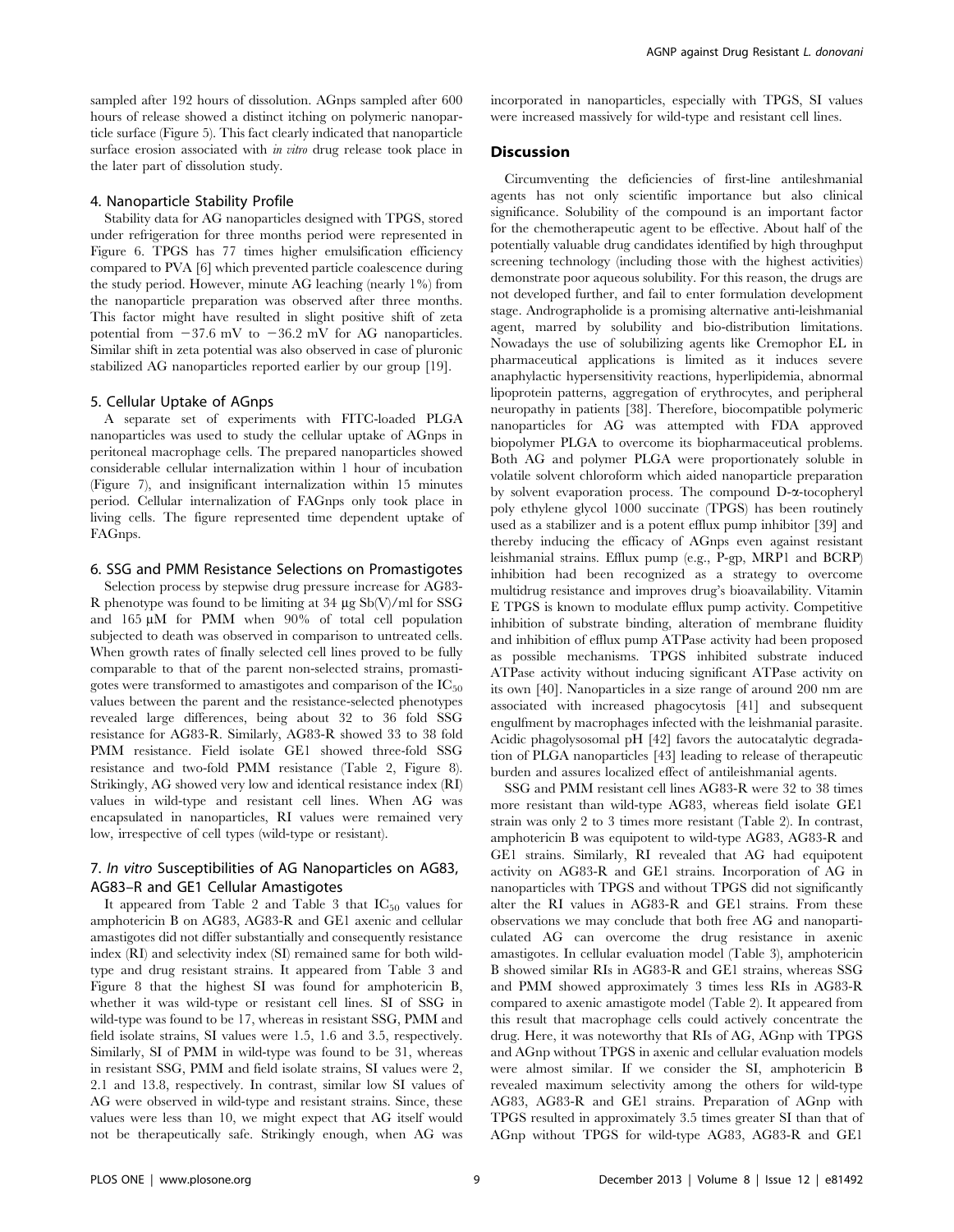strains (Table 3). In the current study, we have successfully developed a PLGA-TPGS based nanocarrier for delivery of the hydrophobic plant bioactive AG. The AG-loaded PLGA-TPGS nanoparticles exhibited the following properties: bio-applicablity and bio-absorbability of PLGA-TPGS nanoparticles; high loading capacity; a controlled drug release profile; and markedly increased SI values for both wild-type and drug resistant strains of Leishmania parasites. Further studies, directed towards in vivo efficacy evaluations of AG nano-scale devices are perquisite for this newer antileishmanial to enter clinical stages.

# Conclusions

AG loaded PLGA (50:50) nanoparticles stabilized by vitamin E TPGS were prepared for delivery into macrophage cells infested with sensitive and drug resistant amastigotes of Leishmania parasites. Antileishmanial activity as revealed from selectivity index in wild-type strain was found to be significant for AGnp with TPGS in about one-tenth of the dosage of the free AG and onethird of the dosage of the AGnp without TPGS. Cytotoxicity of AGnps with and without TPGS was significantly less than standard antileishmanial chemotherapeutics like amphotericin B,

#### References

- 1. Niranjan A, Tewari SK, Lehri A (2010) Biological activities of Kalmegh (Andrographis paniculata Nees) and its active principles- A review. Ind J Natural Products Resource 1: 125–135.
- 2. Misra P, Pal NL, Guru PY, Katiyar JC, Srivastava V, et al. (1992) Antimalarial Activity of Andrographis paniculata (Kalmegh) against Plasmodium berghei NK 65 in Mastomys natalensis. Pharm Biol 30: 263–274.
- 3. Sinha J, Mukhopadhyay S, Das N, Basu MK (2000) Targeting of liposomal andrographolide to L. donovani-infected macrophages in vivo. Drug Deliv 7: 209– 213.
- 4. Lala S, Nandy AK, Mahato SB, Basu MK (2003) Delivery in vivo of 14-deoxy-11oxoandrographolide, an antileishmanial agent, by different drug carriers. Indian J Biochem Biophys 40: 169–174.
- 5. Zhu SP, Kang BA (1981) Distribution and excretion of  $\int^{35}S$ ] NaHSO<sub>3</sub>andrographolide by autoradiography. Acta Pharmacologica Sinica 2: 266–269.
- 6. Zhang Z, Songwei Tan S, Feng SS (2012) Vitamin E TPGS as a molecular biomaterial for drug delivery. Biomaterials 33: 4889–4906.
- 7. Win KY, Feng SS (2005) Effects of particle size and surface coating on cellular uptake of polymeric nanoparticles for oral delivery of anticancer drugs. Biomaterials 26: 2713–2722.
- 8. Zhang ZP, Lee SH, Gan CW, Feng SS (2008) In vitro and in vivo investigation on PLATPGS nanoparticles for controlled and sustained small molecule chemotherapy. Pharm Res 25: 1925–1935.
- 9. Zhang ZP, Feng SS (2006) Nanoparticles of poly(lactide)/vitamin E TPGS copolymer for cancer chemotherapy: synthesis, formulation, characterization and in vitro drug release. Biomaterials 27: 262–270.
- 10. Denton H, Mc Gregor JC, Coombs GH (2004) Reduction of antileishmanial pentavalent antimonial drugs by a parasite-specific thiol–dependent reductase, TDR1. Biochem J 381: 405–412.
- 11. Zhou Y, Messier N, Quellette M, Rosen BP, Mukhopadhyay R (2004) Leishmania *major* LmACR2 is a pentavalent antimony reductase that confers sensitivity to the drug Pentostam. J Biol Chem 279: 37445–37451.
- 12. Santos Ferreira C, Martins PS, Demicheli C, Brochu C, Ouellette M, et al. (2003) Thiol-induced reduction of antimony (V) into antimony (III) : a comparative study with trypanothione, cysteinyl-glycine, cysteine and glutathione. Biometals 16: 441–446.
- 13. Mukhopadhyay R, Mukherjee S, Mukherjee B, Naskar K, Mondal D, et al. (2011) Characterization of antimony-resistant Leishmania donovani isolates : Biochemical and biophysical studies and interaction with host cells. Int J Parasitol 41: 1311–1321.
- 14. Garcia-Hernander R, Manzano SI, Castanys S, Gamarro F (2012) Leishmania donovani develops resistance to drug combinations. Plos Negl Trop Dis 6: e 1974.
- 15. Cortes-Selva F, Munoz-Martenez F, Illias A, Jimenez AI, Varadi A, et al (2005) Functional expression of a multidrug P-glycoprotein transporter of Leishmania. Biochem Biophys Res Commun 329: 502–507.
- 16. Stand F, Ceckova M, Micuda S, Pavek P (2010) Expression and function of Pglycoprotein in normal tissues : effect on pharmacokinetics. Methods Mol Biol 596: 199–222.
- 17. Werle M (2008) Natural and synthetic polymers as inhibitors of drug efflux pumps. Pharm Res 25: 500–511.
- 18. Roy P, Das S, Bera T, Mondol S, Mukherjee A (2010) Andrographolide nanoparticles in leishmaniasis: characterization and in vitro evaluations.

paromomycin or sodium stibogluconate. In summary, results from the study of one wild-type and three resistant Leishmania strains indicated that andrographolide was not the subject to the action of P-glycoproteins and MRP1. When andrographolide was incorporated in TPGS nanoparticles, selectivity of andrographolide increased eight-fold in resistant cells. This information strengthens the possibility of and enhances the impetus for developing andrographolide as a therapeutic agent for the treatment of leishmaniasis.

#### Acknowledgments

We would like to thank Dr. Shyamol Roy, Scientist, Indian Institute of Chemical Biology, Kolkata, India for his aid to procure Leishmania donovani AG83 and GE1 strains.

# Author Contributions

Conceived and designed the experiments: TB AM. Performed the experiments: SM PR SD AH. Analyzed the data: SM PR. Contributed reagents/materials/analysis tools: TB AM SM PR. Wrote the paper: SM PR TB.

- 19. Roy P, Das S, Auddy RG, Saha A, Mukherjee A (2013) Engineered andrographolide nanoparticles mitigate paracetamol hepatotoxicity in mice. Pharm Res 30: 1252–1262.
- 20. Biyani N, Singh AK, Mandal S, Chawla B, Madhubala R (2011) Differential expression of proteins in antimony-susceptible and resistant isolates of Leishmania donovani. Mol Biochem Parasitol 179: 91–99.
- 21. Maharjan M, Singh S, Chatterjee M, Madhubala R (2008) Role of aquaglyceroprorin (AQP1) gene and drug uptake in antimony-resistant clinical<br>isolates of Leishmania donovani. Am J Trop Med Hyg 79: 69–75.
- 22. Mondal S, Maharjan S, Singh S, Chatterjee M, Madhubala R (2010) Assesing aquaglyceroporin gene status and expression profile in antimony–susceptible and resistant clinical isolates of Leishmania donovani from India. J Antimicrob Chemother 65: 496–507.
- 23. Mukherjee A, Padmanabhan PK, Singh S, Roy G, Girard I, et al. (2007) Role of ABC transporter MRPA, gamma 454 glutamylcystiene synthetase and ornithine decarboxylase in natural antimony-resistant isolates of Leishmania donovani. J Antimicrob Chemother 59: 204–211.
- 24. Basu JM, Mukherjee A, Banerjee R, Saha M, Singh S, et al. (2008) Inhibition of ABC transporters abolishes antimony resistance in Leishmania infection. Antimicrob Agents Chemother 52: 1080–1093.
- 25. Iovannisci DM, Ullman B (1983) High efficiency plating method for Leishmania promastigotes in semi-defined or completely-defined media. J Parasitol 69: 633– 636.
- 26. Kar K, Mukherjee K, Naskar K, Bhattacharya A, Ghosh DK (1990) Leishmania donovani : a chemically defined medium suitable for cultivation and cloning of promastigotes and transformation of amastigotes to promastigotes. J Protozool <u>.</u><br>37: 277–279.
- 27. Das S, Roy P, Mondal S, Bera T, Mukherjee A (2013) One pot synthesis of gold nanoparticles and application in chemotherapy of wild and resistant type visceral leishmaniasis. Colloids Surfaces B: Biointerfaces 107: 27–34.
- 28. Debrabant A, Joshi MB, Pimenta PF, Dwyer D (2004) Generation of Leishmania donovani axenic amastigotes : their growth and biological characteristics. Int J Parasitol 34: 205–217.
- 29. Senero D, Lemers JL (1997) Axenically cultured amastigote forms as an in vitro model for investigation of antileishmanial agents. Antimicrob Agents Chemother 41: 972–976.
- 30. Huber W, Koella JC (1993) A comparision of the methods of estimating  $EC_{50}$  in studies of drug resistance of malaria parasites. Acta Trop 55: 257–261.
- 31. Nwaka S, Hudson A (2005) Innovative lead discovery strategies for tropical diseases. Nat Rev Drug Discov 5: 941–955.
- 32. Budhian A, Siegel SJ, Winey KI (2007) Haloperidol-loaded PLGA nanoparticles: Systemic study of particle size and drug content. Int J Pharm 336: 367–375.
- 33. Lu Z, Bei JZ, Wang SG (1999) A method for the preparation of polymeric nanocapsules without stabilizer, J Control Release 61: 107–112.
- 34. Jalali N, Moztarzadeha F, Mozafaria M, Asgarib S, Motevalian M, et al. (2011) Surface modification of poly (lactide-co-glycolide) nanoparticles by d-a-tocopheryl polyethylene glycol 1000 succinate as potential carrier for the delivery of drugs to the brain. Colloids and Surfaces A: Physicochem. Eng Aspects 392: 335–342.
- 35. Xu A, Yao M, Xu G, Ying J, Ma W, et al. (2012) A physical model for the sizedependent cellular uptake of nanoparticles modified with cationic surfactants. Int J Nanomed 7: 3547–3554.

Int J Nanomed 5: 1113–1121.